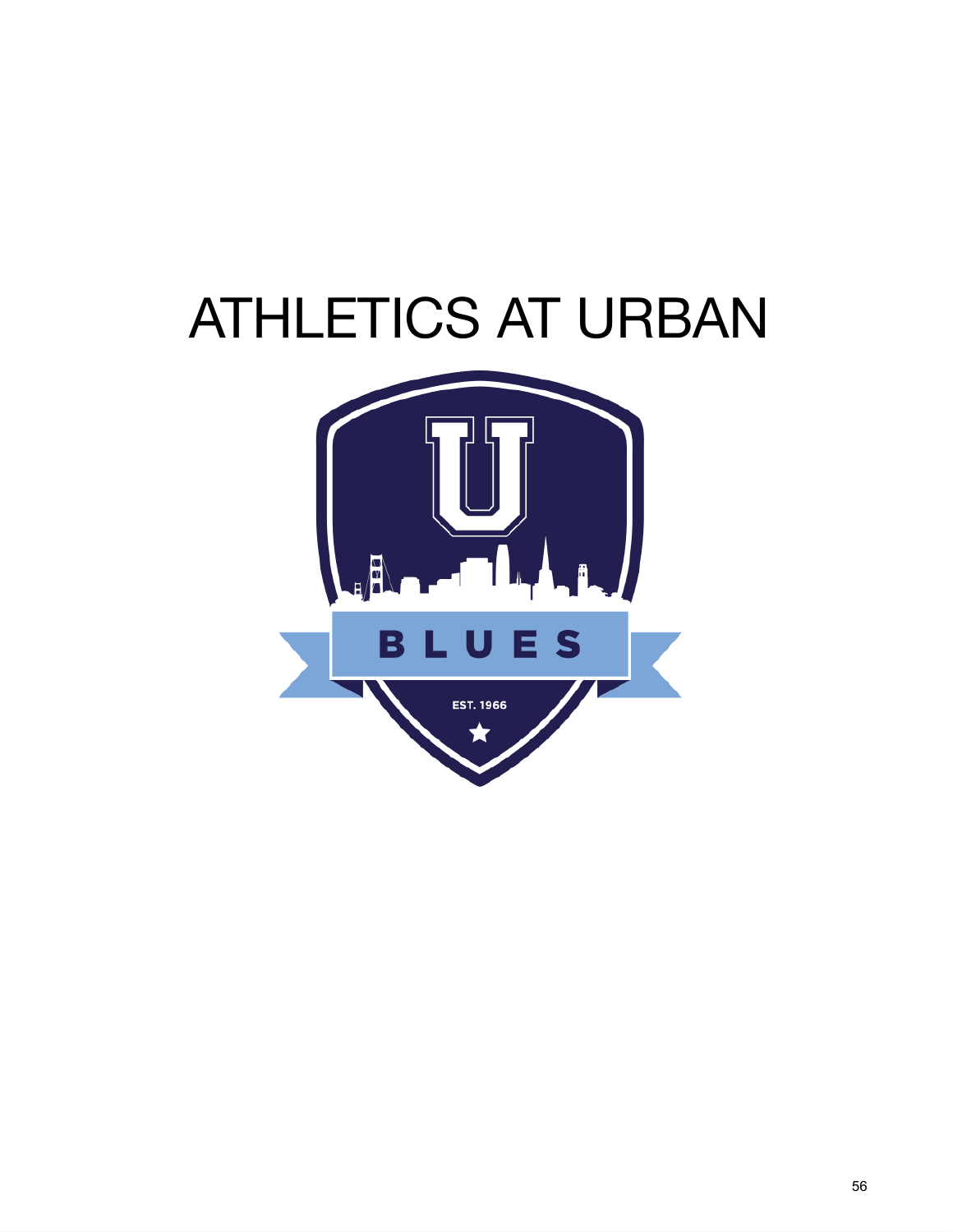# URBAN BLUES: Athletics at Urban

# **INTRODUCTION**

Athletics can enhance every participant's life when approached in a positive way. At Urban, our goal is to provide every student the opportunity to participate on a team to enhance personal growth, self-discipline and to promote positive group involvement. We want to teach students the fundamentals of every sport that will provide them with the courage to compete and the intellect to win.

Urban is a member of the Bay Area Conference and Bay Counties League-West. We field teams in soccer, volleyball, cross-country, basketball, baseball, softball, tennis, track, fencing, lacrosse, swimming and golf. The rules and regulations governing Urban's interscholastic program come from the California Interscholastic Federation (CIF), CIF's North Coast Section (NCS) and the Bay Area Conference (BAC).

# **ATHLETIC DEPARTMENT MISSION STATEMENT**

*In conjunction with the mission statement of Urban School, the Urban Athletic Department seeks to provide experiences where students develop a passion for their sport or physical activity. The Interscholastic Athletic program is designed to promote and affirm the ideals of respect, discipline, integrity, commitment, physical fitness, sportsmanship, leadership and teamwork.*

# **STATEMENT OF PHILOSOPHY**

Through participation in interscholastic athletics, students will mature physically, emotionally and socially. Students will be inspired to become self-motivated, enthusiastic participants in their physical education and further develop such attributes as loyalty, integrity, responsibility and commitment. Participation will provide students opportunities to grow and learn, offering them skills to take well beyond their years at Urban School.

# **PHYSICAL ACTIVITY REQUIREMENT**

In addition to our interscholastic sports teams, Urban also has a Physical Activity requirement. The program is designed to meet two main objectives. The first is to instill in students both the life-long value and the habits of engaging in a physically active lifestyle. The second is to satisfy the state requirements for physical education in schools. Our requirement can be met flexibly in order to honor the diversity of interests and abilities of our students and address the constraints of the school's facilities and block schedule.

Each Urban student is required to earn eight physical activity credits throughout their four years at Urban. There are four types of activities that will meet the requirement:

- Participation on an Urban athletic team (2 credits)
- After school physical activity classes sponsored by Urban (1 credit)
- U Period physical activity classes sponsored by Urban (.5 credit)
- Alternate outside activity, supervised by an adult and approved and monitored by the Director of Athletics and Assistant Director of Athletics, which occurs outside the curriculum offered by the school. Students who choose this option will be required to meet a minimum standard of hours and complete the appropriate paperwork. (1 credit)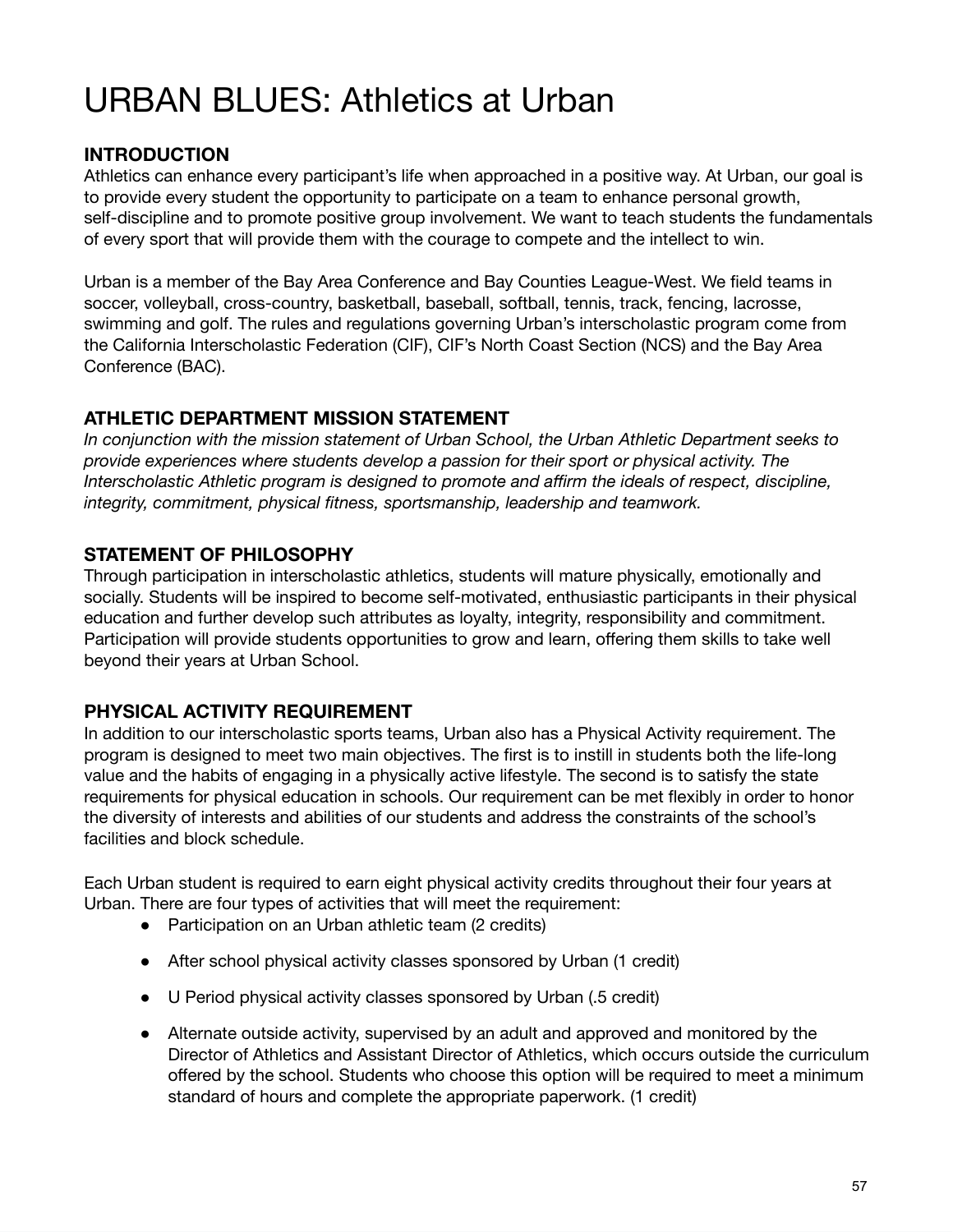#### **HELPFUL INFORMATION**

| Director of Athletics:                                      | Joe Skiffer<br>jskiffer@urbanschool.org<br>415 593 9530    |
|-------------------------------------------------------------|------------------------------------------------------------|
| <b>Athletic Department Fax:</b>                             | 415 593 9597                                               |
| Associate Director of Athletics:                            | Kali Heys<br>kheys@urbanschool.org<br>415 593 9531         |
| Athletics Website:<br>School Athletic Colors:<br>Team Name: | www.urbanschool.org/athletics<br>Navy/White<br>Urban Blues |

Always check the Urban Athletics website (www.urbanschool.org/athletics) for comprehensive team schedules, directions, locations, etc. Times and locations of games and practices are subject to change. The website contains the following information:

- Directions to facilities: <https://www.urbanschool.org/athletics/athletics-calendar>
- Practice and game schedules: <https://www.urbanschool.org/athletics/athletics-calendar>

Bad weather will often affect our schedule of activities. There are many, many other outside factors that force us to change times, locations and dates for practices and games. Some of these factors are foreseeable, but most are not. We need to maintain flexibility. The Athletic Department will do all it can to keep schedules as current as possible.

#### **TEAM GUIDELINES**

Attendance is mandatory at every practice and game.

Every athlete is expected to attend every practice and every game. It is not uncommon for practices and games to be held during Saturdays, holidays and vacation times. Heavy homework load is not a reason to miss practice.

Attendance is mandatory in EVERY CLASS.

Any unexcused absence during the day means that the student may not participate in their practice or game that day. Sleeping in, feeling sick or staying home to finish homework are NOT excused absences.

Good sportsmanship is a MUST, for everyone playing and attending Urban athletic events. Urban has high expectations regarding sportsmanship for our athletes, coaches, parents, student body and faculty. We must all work together to hold ourselves up to high standards.

#### **Structure of Urban Teams**

VARSITY: At the varsity level, the goal is to field a team that will be competitive. The basic requirements for a student-athlete to play on a varsity team are as follows:

• a player must possess a high level of skill;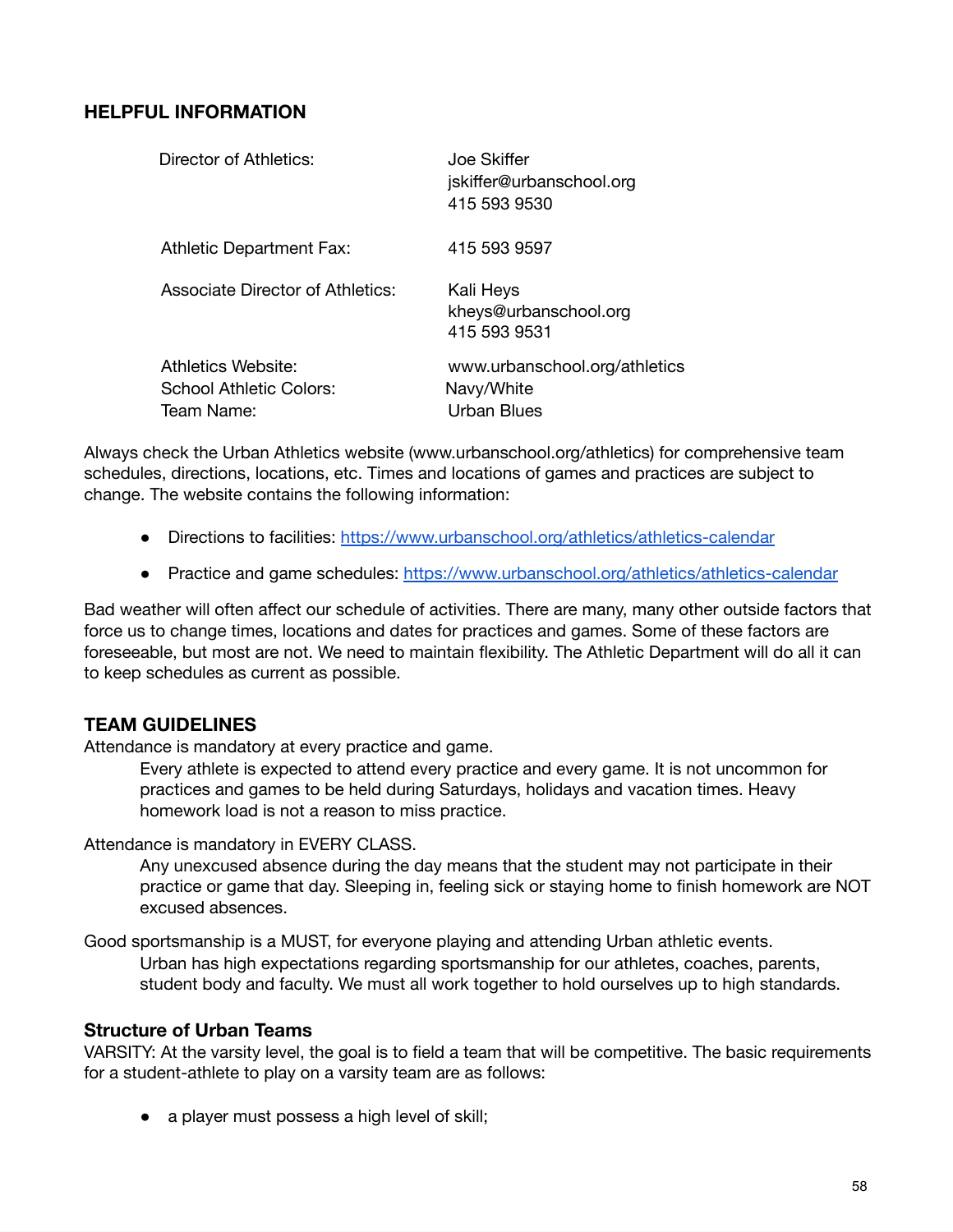- they must demonstrate a knowledge of the game including team strategy;
- they must put forth their best work ethic at all times.

Team members may be from all grade levels. Unless special circumstances exist, 12th graders may participate only on the varsity level. On the varsity level, there is no guarantee of playing time for anyone.

JV & FROSH/SOPH: At the Frosh/Soph and Junior Varsity levels the goals are participation, sportsmanship, and the development of basic skills and leadership. The basic requirements for a student-athlete to play on the JV or Frosh/Soph team are as follows:

- consistent attendance at practices;
- a willingness to learn and be able to apply what is learned in a game situation;
- the ability to put forth their best effort.

The Junior Varsity level also seeks to prepare student-athletes for the more competitive Varsity level by enhancing skills and promoting a commitment to team, physical fitness and individual development. There is no guarantee of playing time for anyone, however our coaches will do their best to ensure that everyone plays during the season.

Tryouts are held during the first week of every season for every sport to assess the ability of each athlete in order to place him/her on the appropriate team. Each student-athlete must earn her/his position based upon ability, attitude and effort. The head coach will conduct tryouts and will make the selection of team personnel. Participation one year does not guarantee participation in following years, as each year the team composition is different. In certain situations students may need to be cut from teams. School personnel, parents/guardians, students or other coaches must not try to influence these decisions.

Participation in off-season events, such as conditioning workouts, is encouraged.

#### **Game and Practice Venues**

| <b>FALL SPORTS</b><br>Girls Volleyball                  | <b>HOME GAME VENUE(S)</b><br>Salkind Center Gym                                     | <b>PRACTICE VENUE(S)</b><br>St. Agnes Gym; Salkind Center<br>Gym                 |
|---------------------------------------------------------|-------------------------------------------------------------------------------------|----------------------------------------------------------------------------------|
| Boys & Girls Cross Country                              | Lindley Meadow – GG Park                                                            | Various Locations                                                                |
| Girls Tennis                                            | GG Park Tennis Center, Various SF<br>Park & Rec Fields                              | Various SF Park & Rec Courts.<br><b>SFSU</b>                                     |
| Co-Ed Sailng (club team)                                | St. Francis Yacht Club                                                              | St. Francis Yacht Club                                                           |
| <b>WINTER SPORTS</b><br>Boys & Girls Varsity Basketball | <b>HOME GAME VENUE(S)</b><br>Salkind Center Gym                                     | <b>PRACTICE VENUE(S)</b><br>St. Agnes, Boys & Girls Club,,<br>Salkind Center Gym |
| <b>Boys Varsity Soccer</b><br>Boys JV Soccer            | Polo Fields, Crocker-Amazon,<br>Kezar Stadium, Kimbell Field<br><b>Beach Chalet</b> | Beach Chalet, Youngblood<br>Coleman, Kimbell Field<br>Beach Chalet, Youngblood   |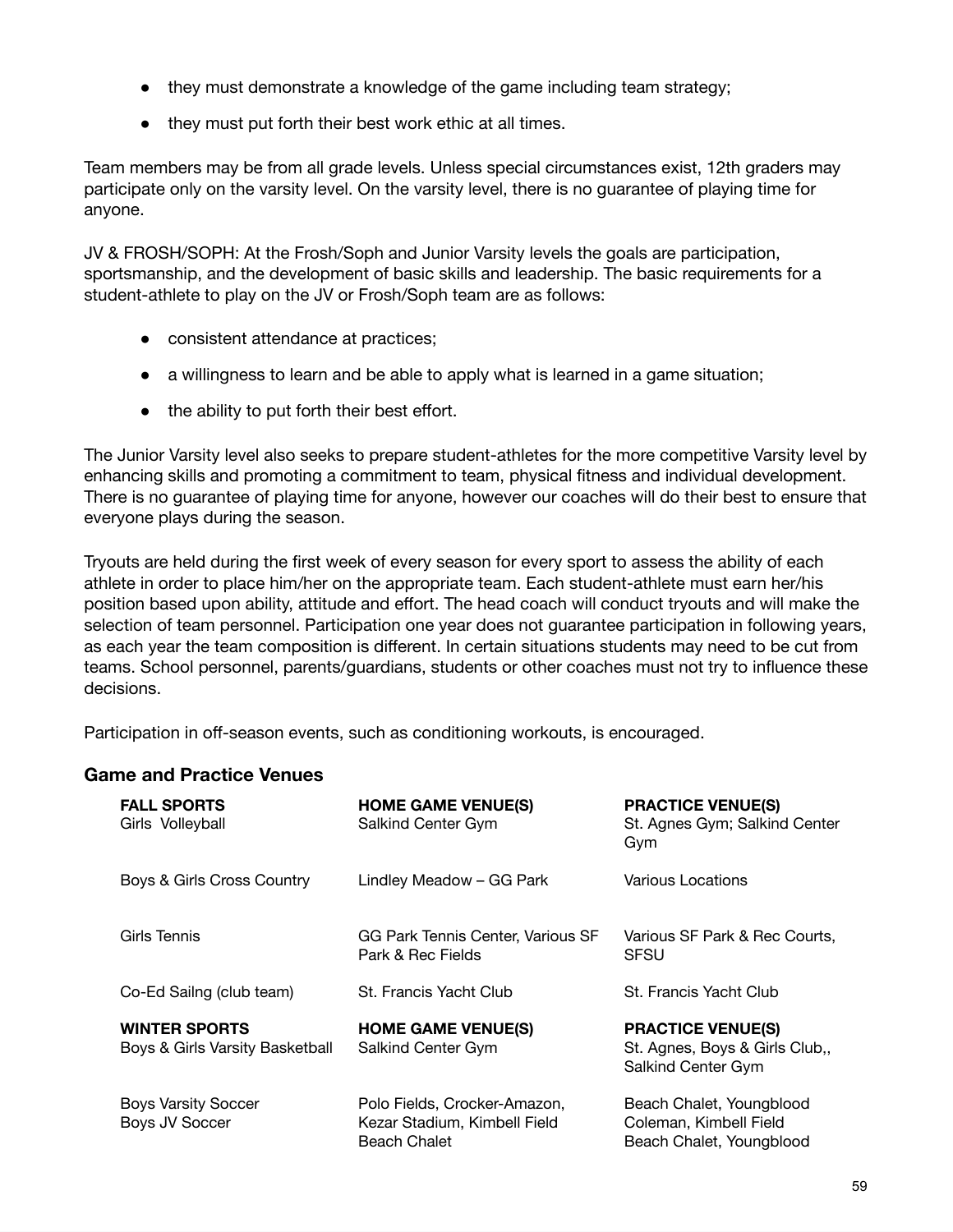| Boys & Girls JV Basketball                           | Salkind Center Gym, St. Agnes                                                              | Salkind Center Gym, St. Agnes                             |
|------------------------------------------------------|--------------------------------------------------------------------------------------------|-----------------------------------------------------------|
| <b>Girls Varsity Soccer</b><br>Girls JV Soccer       | Polo Fields, Crocker-Amazon,<br>Kezar Stadium, Youngblood<br>Coleman, Beach Chalet         | Coleman, Kimbell Field<br>Various fields                  |
| <b>SPRING SPORTS</b><br><b>Boys Varsity Baseball</b> | <b>HOME GAME VENUE(S)</b><br>Big Rec, SF Park & Rec Fields                                 | <b>PRACTICE VENUE(S)</b><br>Big Rec, SF Park & Rec Fields |
| <b>Boys Golf</b>                                     | Presidio Golf Course                                                                       | Presidio Golf Course & other<br>various locations         |
| <b>Boys Tennis</b>                                   | GG Park Tennis Center,<br><b>SF Park &amp; Rec Courts</b>                                  | Various SF Park & Rec Courts,<br><b>SFSU</b>              |
| Boys Volleyball                                      | Salkind Center Gym                                                                         | Salkind Center Gym                                        |
| Girls Softball                                       | SF Park & Rec Field                                                                        | Rossi Park or other SF Park & Rec<br><b>Fields</b>        |
| Co-Ed Fencing                                        | All Saints Church, St. Agnes Gym,<br>Crocker-Amazon,                                       | All Saints Church, St. Agnes Gym                          |
| Boys & Girls Lacrosse                                | Minnie Lovie, Boxer Stadium,<br>Kimbell Field, Beach Chalet, other<br>SF Park & Rec fields | Polo Fields, other SF Park & Rec<br>fields                |
| Co-ed Swimming                                       | Don Fisher Boys and Girls Club,<br>Various city pools                                      | Don Fisher Boys & Girls Club                              |

#### **League Information**

Urban is a member in good standing of the Bay Counties League-West and the Bay Area Conference. One of the strongest Division V leagues in Northern California, BCL-West consists of independent high schools in San Francisco and Marin.

#### **North Coast Section**

The North Coast Section of the CIF is one of 10 sections in California that is responsible for the alignment and classification of all students of all schools within its area. The NCS spans an area from San Francisco to the Oregon border along the coast of California. NCS divisions are based on the guidelines that schools shall be (1) classified to provide for league and section competition among schools of similar sizes, (2) aligned into basic leagues to strive for competitive equity, and (3) placed in league alignments that provide equity of travel time, mileage and expenses for all schools in the respective conference and league.

As a member of the Bay Area Conference, Urban can qualify to compete in North Coast Section Championships at the end of each season. These championships are prestigious opportunities for our student-athletes, and many of our teams participate in NCS playoffs annually.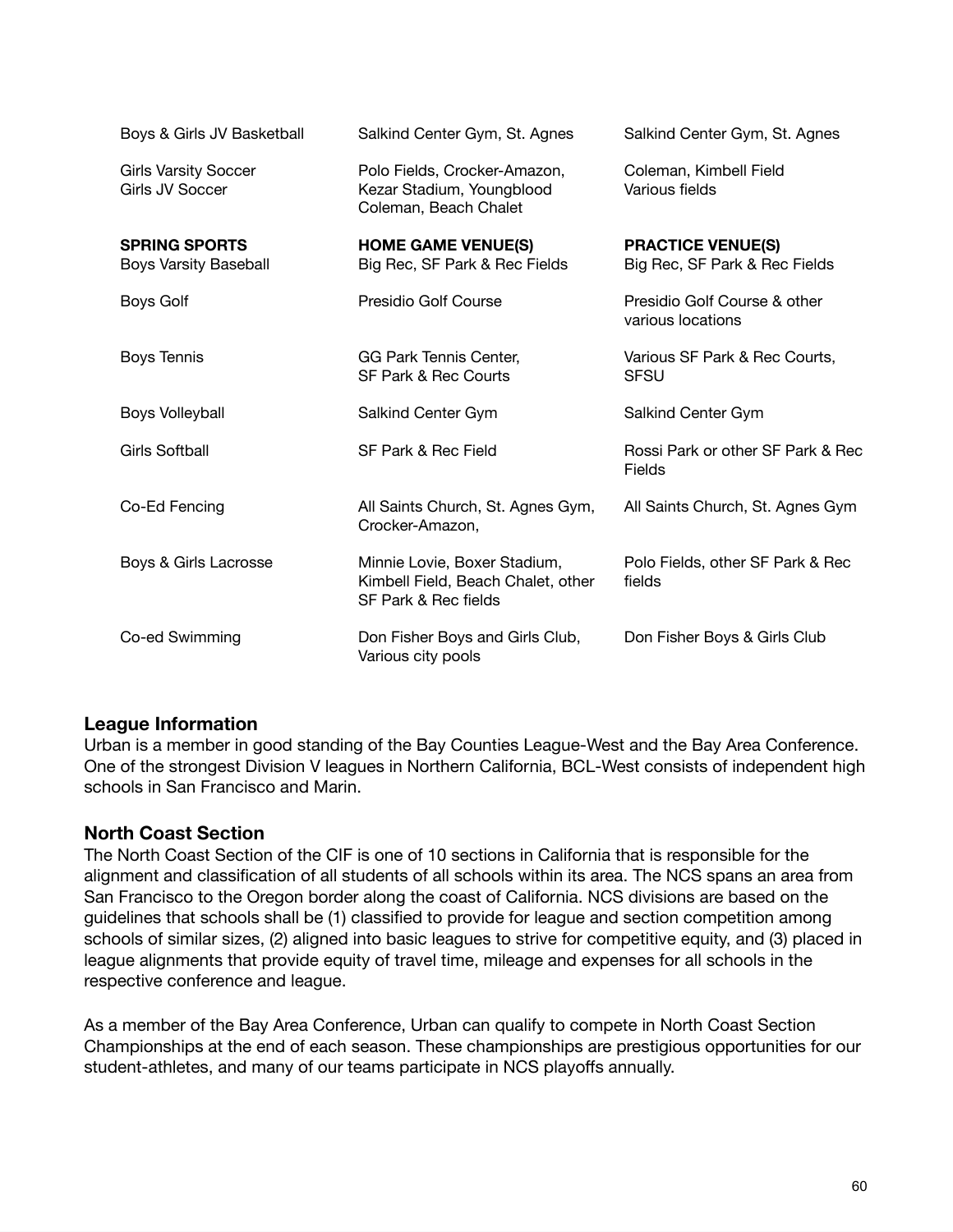### **Bay Area Conference / Bay Counties League**

| <b>BCL</b> – West                | <b>BCL - Central</b>        | <b>BCL – East</b>                 |
|----------------------------------|-----------------------------|-----------------------------------|
| Convent of the Sacred Heart/     | The Bay School              | The Athenian School               |
| <b>Stuart Hall</b>               | Gateway High School         | <b>Bentley School</b>             |
| San Domenico                     | Drew School                 | <b>College Preparatory School</b> |
| Lick Wilmerding High School      | Leadership High School (SF) | Head Royce School                 |
| Marin Academy                    | Pescadero High School       | Redwood Christian School          |
| University High School           | San Francisco Waldorf       | St. Elizabeth School              |
| Urban School of San<br>Francisco | International High School   | <b>Valley Christian School</b>    |
| <b>BCL Conference</b>            |                             |                                   |
| California School for the Deaf   | Chinese Christian           | Contra Costa Christian            |
| Cornerstone Christian            | <b>Emery High School</b>    | Fremont High School               |
| Oakland Military Institute       | Redwood Christian           | Valley Christian - Dublin         |
| St. Elizabeth High School        |                             |                                   |
|                                  |                             |                                   |

When there are enough teams in any particular sport from any one league, then a league schedule comprises the teams from that league (i.e. basketball). When there are not enough teams from one league, then a regional or conference schedule will be made that may include schools from either side of the Bay (i.e. girl's tennis).

#### **PARENT/GUARDIAN INFORMATION**

What parents can expect from the Urban Athletic Department:

- Fulfillment of our mission
- A safe, caring and challenging environment
- Close communication about your child
- An invitation to be involved
- Fairness and consistency
- Discipline
- An "open ear" when concerns arise
- That the desire and pressure to win is not placed above education
- Professionalism
- Respect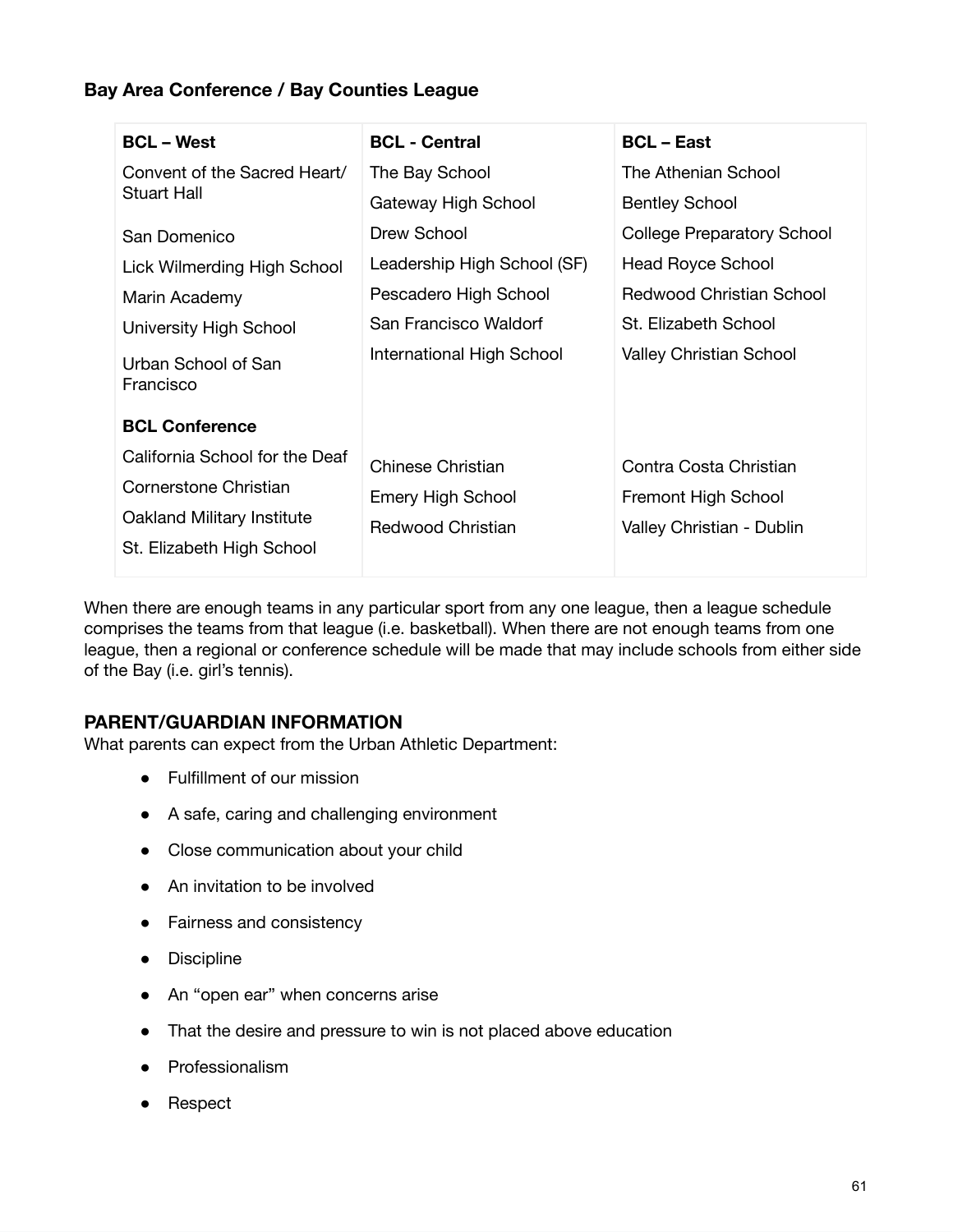What the Urban Athletic Department expects from parents:

- To support our mission
- To support our values and discipline
- To demonstrate good sportsmanship when attending a game or match
- To communicate concerns at the appropriate time
- To seek involvement in appropriate ways
- To pick up your child on time from practices or games
- To support our teams and their coaches
- Respect
- To attend the pre-season coaches meeting
- To "Honor the Game" by respecting the efforts of everyone involved in competitive athletics
- No conversations about playing time

#### **POLICIES AND PROCEDURES**

In an effort to provide our students with a variety of athletic experiences, Urban offers an interscholastic athletics program in a number of sports. Because participants in interscholastic competition represent the school to the public, they must observe the following policies. Students will need the help and support of their parents in this effort.

Parents should know that:

- Student-athletes who sign up for an interscholastic team make a commitment to attend all games and practices, including practices and games scheduled during school holidays and vacations. Parents are asked to avoid scheduling family obligations in conflict with practice and game schedules.
- Parents will be responsible for promptly picking up student-athletes after practices and games:
	- From games and practices at the game or practice site.
	- After away games, student-athletes may be transported to, and may be picked up from, Urban.
- When attending an interscholastic contest, parents are asked to set an example of good sportsmanship. Parents/guardians are urged to support our teams, the referees and be respectful of our opponents.
- Parents, as well as student-athletes, are responsible for all school property issued to a player. Any lost or damaged school property (outside of normal wear and tear) will be the financial responsibility of the player's parents.

**Athletic Eligibility:** Student-athletes have many demands on their time and must possess strong time management skills. If a student-athlete experiences some difficulty in their academic load it will be expected of him/her to seek help immediately by informing their advisor or the Director of Athletics*.* If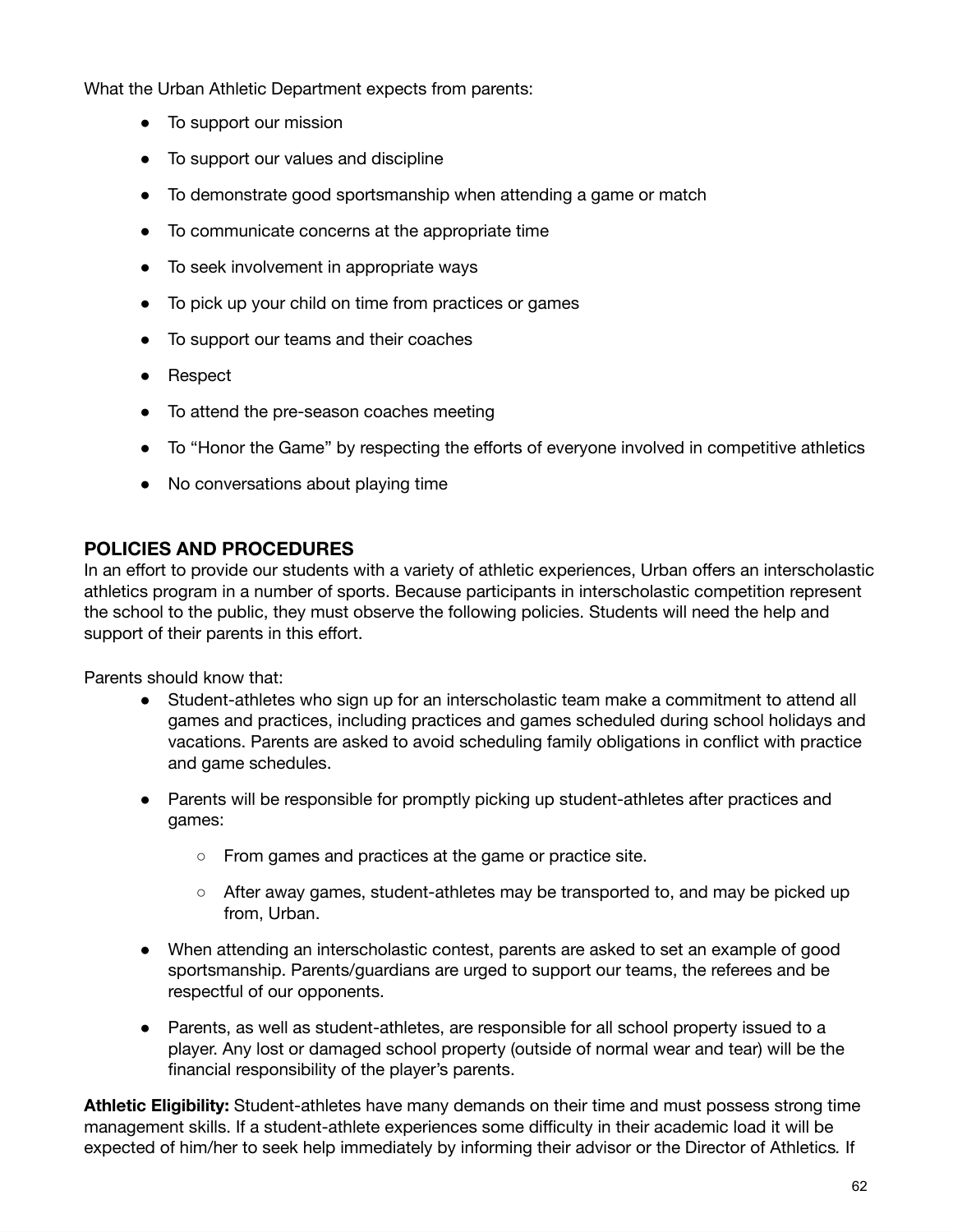the difficulty continues, whereby the student-athlete is receiving two Academic Warning forms during their season of participation, the student-athlete may be removed from any team. The student-athlete will remain on academic probation for the duration of the season and the subsequent season. The Assistant Head for Student Life and the Director of Athletics will decide further consequences on a case-by-case basis.

Each student athlete must turn in all Eligibility forms before the first day of practice. No one may practice without all forms turned in to the Director of Athletics and/or the school. Urban requires a Physical/Medical Release form, and the Permission to Authorize Emergency Treatment form, which are available to fill out online (or via hard copy on request).

**Athletics and Substance Abuse:** Because participation in the Urban athletic program requires that student- athletes keep themselves in optimal physical condition, and because the school policy is explicit in these matters, the use of illegal drugs, marijuana, alcohol, steroids or tobacco products will not be tolerated. Athletes who abuse this policy may be suspended or dismissed from their team for the remainder of the season.

**Ejection Policy:** The North Coast Section (NCS) of the California Interscholastic Federation (CIF) requires that each student-athlete and coach sign an Ejection Policy, which states that an ejection from a contest for unsportsmanlike or dangerous behavior will render a player ineligible for the next contest. A second violation of the Ejection Policy will disqualify the player for the remainder of the season. Further penalties for poor sportsmanship may also be rendered by the Director of Athletics.

**Quitting a Team:** To emphasize the importance and high level of commitment asked of the Urban student-athlete, the policy with regard to quitting a team before the end of its season is as follows:

If a student-athlete is a member of a particular team and then quits that team, they may not try out for, nor participate on, any other school team until the completion of the season of the sport that they have quit. The student-athlete will also relinquish Physical Activity credit for the term should they quit the team. The student athlete will also need to petition the Director of Athletics should they wish to try out for another team at a later date.

- 1. The student should set up a meeting with their coach.
- 2. The student should speak with the Director of Athletics.
- 3. The parents should contact the Director of Athletics.

**Removal from a Team:** If a student-athlete is removed from a team because of academic or disciplinary reasons, they may not participate in the next season of sport, prior to a meeting between the student- athlete, a parent, the Assistant Head for Student Life and the Director of Athletics. This meeting will be held to discuss the issues that prevented the student-athlete from participating. It will be the judgment of the administration to determine when the student-athlete may return to full participation.

**Uniform Policy:** Each student-athlete who participates in Urban athletics is issued a game uniform. This uniform is the property of Urban and each student is responsible for properly maintaining the uniform during their athletic season. If a uniform is lost the athlete's family will be charged 2x the amount of the uniform cost in order to replace the lost uniform.

Each student athlete is strongly encouraged to purchase an Urban warm-up suit, which they will own and keep for their entire career at Urban. Financial assistance is available.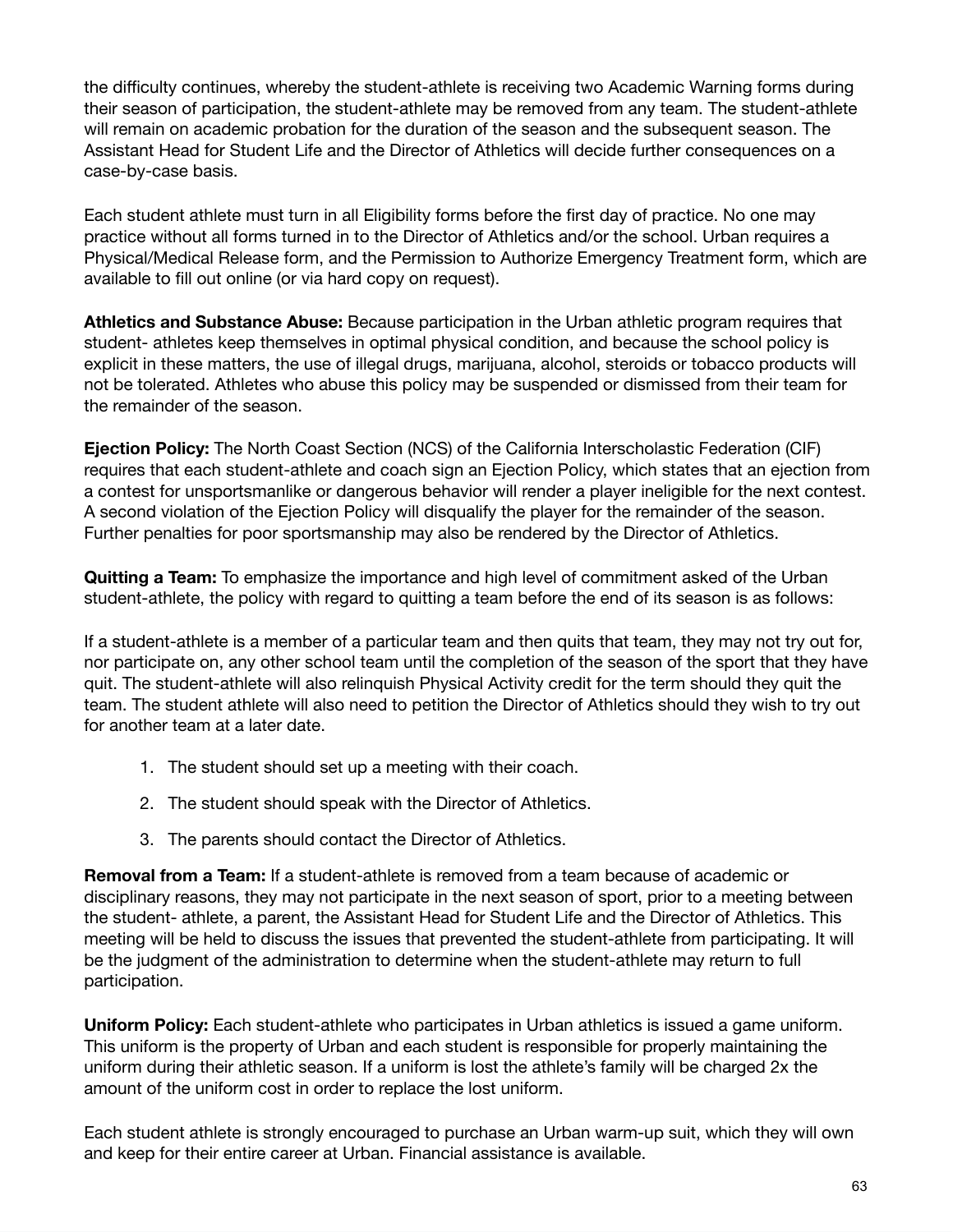For uniforms that are not returned to the athletic department (tennis, track, golf, cross country) a bill will be sent home for the price of the uniform.

#### **Transportation and Pickup Procedures**

- 1. Athletic teams will be transported either by Urban's own school bus, vans or chartered buses to games and practices. For practice venues that are within walking distance, students may be required to walk or jog to the venue. This is subject to change based on various factors.
- 2. It is very difficult to predict when a team will return home due to unforeseen traffic situations. Coaches will have cell phones on the bus if a student needs to get in touch with their parents.
- 3. When picking up your child, we ask that you use the same procedures applicable for after school pickup - arrange ahead of time with your student for a meeting place nearby. No parent pickup on Oak Street is allowed.When picking up your child after dark, do not park and wait for the bus to arrive. Wait nearby, and come to the school after the students have been dropped off and the bus has left. **All pickup must occur in front of the Page Campus building. Absolutely no pickup in front of the Salkind Center on Oak Street.**
- 4. It is expected that student-athletes return to Urban with their team after games. Parents are asked to notify the coach if they plan to pick up their child directly from practice or games. Never depart a practice or game site with your child without notifying a coach in person.
- 5. Students will not be allowed to drive to games or practices unless mitigating circumstances arise or a permission waiver has been signed by a guardian and returned to the Athletic Department. No student may transport another student to a game or practice without written permission from the parents/guardians of both the driver and passenger.

**On Site Campus Parking: There is no Salkind Center parking available for most home games. If,** on occasion, we do offer parking for a home game, it will be noted in This Week at Urban and/or **on the Urban [website.](https://www.urbanschool.org/athletics/athletics-calendar)**

#### **Vacation and Holiday Practices**

It is important that student-athletes, as well as their parents/guardians, understand the commitment one makes when joining a team. Specifically, on the varsity level, it is imperative that everyone attends each practice. We understand that family plans are usually made in advance, and we will be as flexible as possible, but please be aware of these expectations. Contact the Athletic Department if you need advanced notice regarding upcoming dates.

An athlete on a varsity level team should expect to have practices and games on Saturdays, during holidays and vacation periods. Attendance is required during these activities.

Fall tryouts/practices begin the second week in August; always check the website calendar for details: www.urbanschool.org/calendar. It is not advisable for a varsity player to show up for practices after school has commenced. Players must earn their spots on the team and playing time is not guaranteed. Missing practice will only place a player behind the rest of the team in terms of their development. Please make every effort to plan vacations around the start of fall practices. For conditioning reasons, a player must attend at least five practices prior to playing in a game.

During the winter season, basketball and soccer teams practice and play through part of the Thanksgiving break, as well as winter break. Practice schedules will be made available so that families may plan around these important practices. Practices over the break are necessary to keep players in shape. At times, we will be participating in local or out of town tournaments.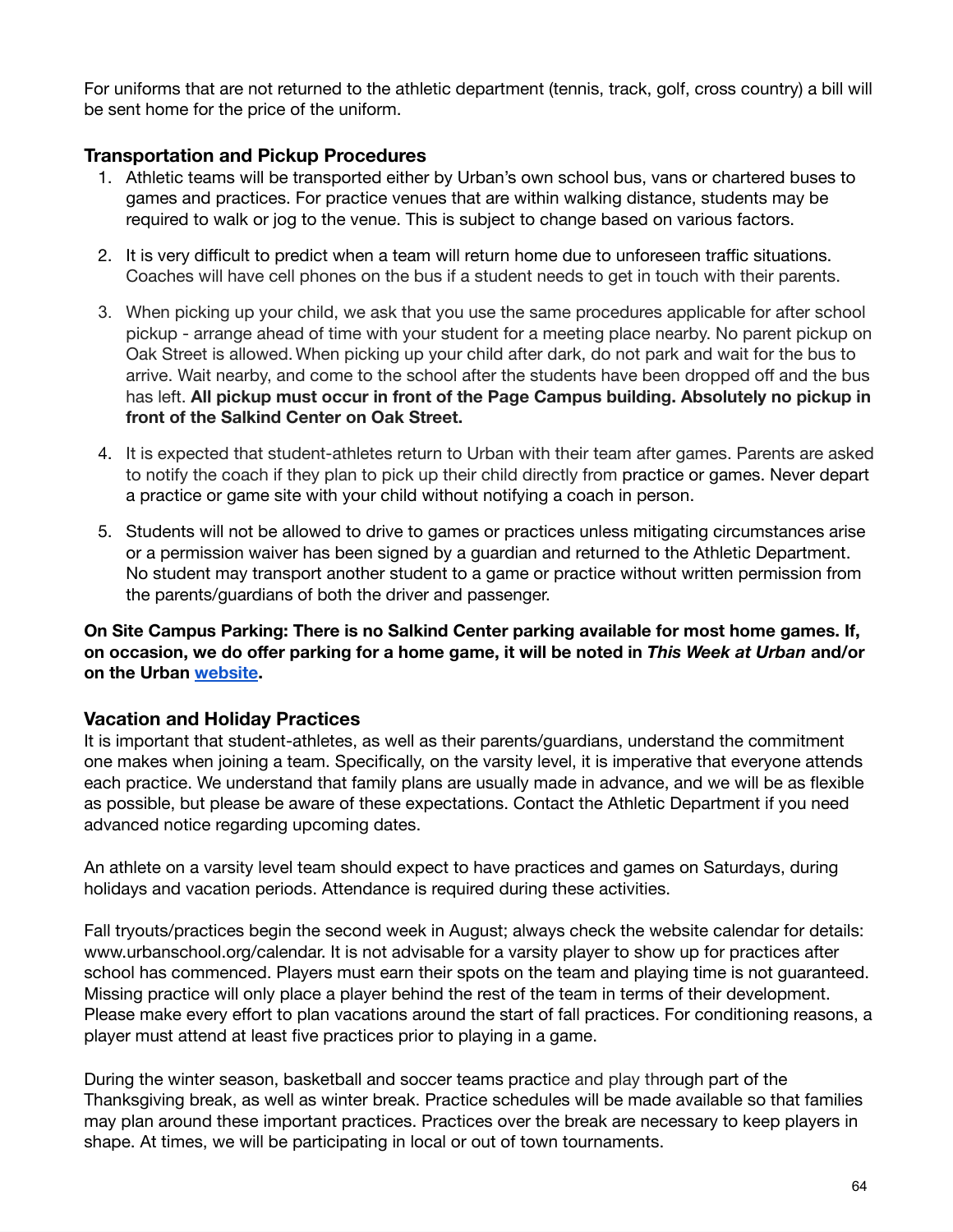Spring practices begin in February. During interterm and spring breaks, teams may hold practices or games.

While participating in interscholastic athletics, it is not advisable for student-athletes to participate in other recreational activities that could lead to an injury. It is important that their focus and commitment be with the team sport they are involved in.

#### **Communication**

Parents and coaches are two of the most important role models in a child's life, and clear communication between these individuals is essential. The guidelines listed below are intended to clarify the athletic department's expectations for this relationship.

Communication parents/guardians can expect from coaches/athletic department:

- Location times of all practices and games
- Team requirements: i.e. practices, special equipment, out of season training
- If requested, an explanation of disciplinary action that may result in your child being denied the privilege to participate

Communication coaches expect from student-athletes and parents:

- Notification of any illness or injuries that may result in missed practices
- Early notification about potential scheduling conflicts
- Concerns regarding a coach's decision, philosophy and/or expectations

Appropriate concerns to discuss with coaches:

- Treatment of your child, emotionally and physically
- Ways to help your child improve
- Concerns about your child's behavior
- Coach's philosophy
- Coach's expectations for individuals and the team
- Team rules and requirements
- Sanctions incurred by their child
- Scheduling
- College participation

Issues NOT appropriate to discuss with the coach:

- Playing time
- Team strategy
- Placement on teams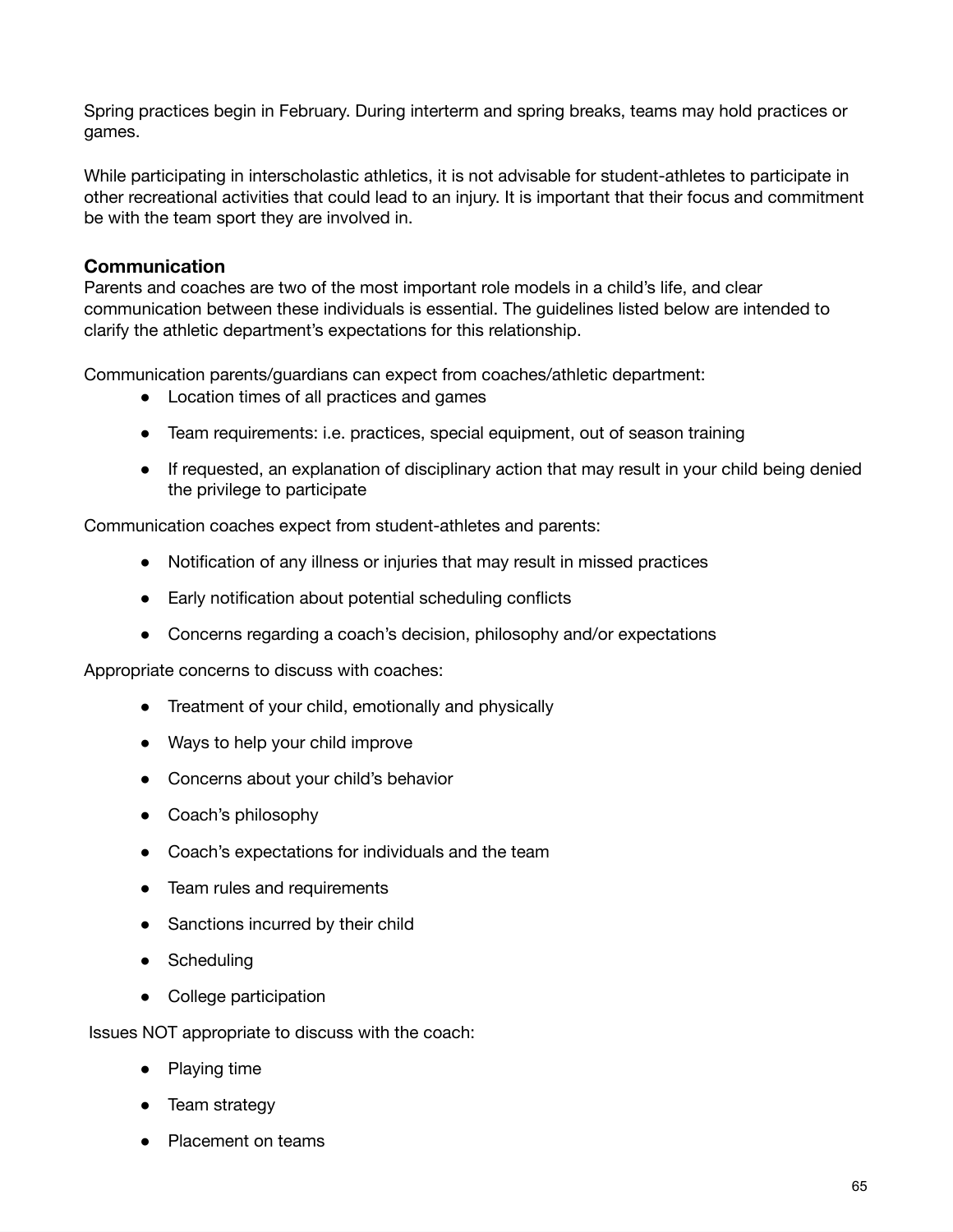● Other student-athletes

It is very difficult to accept your child not playing as much as you may hope. Coaches are professionals. They make decisions based on what they believe to be the best for all students involved. Certain decisions must be left to the discretion of the coach.

If you have a concern, express it at the appropriate time and place. Please do NOT attempt to confront a coach before or after a contest or practice. These can be emotional times for both parents and coaches. Meetings of this nature do not promote resolutions.

Listed below is the Urban Athletic Department's procedure for addressing any concerns you may have regarding your child's athletic experience. When a student has concerns about their participation, we ask that you use the following procedure:

- Have your child speak to the coach.
- Arrange an appointment to speak with your child's coach.
- Arrange an appointment with the Director of Athletics.

#### **STUDENT ATHLETE INFORMATION**

#### **Training Habits**

Being an athlete at Urban requires that students keep themselves in optimum physical condition. School policy is explicit in these matters: the use of illegal drugs, marijuana, alcohol, steroids or tobacco products is strictly prohibited. Student athletes who abuse this policy may be suspended or dismissed from their team.

#### **Character**

As an Urban student athlete, you have an obligation to your team, school and parents to behave in a manner that would never embarrass the athletic program. The welfare of the team must be placed ahead of personal glory.

*"Sports don't build character, they reveal character." -John Wooden*

#### **What We Expect from our Student Athletes**

Proper conduct must be shown in school, at home and on the field or court. Respect should be shown to all coaches, teachers, parents/guardians, officials, fans, peers and opponents.

- Stay in good physical condition. This will require working outside of your season of sport. Coaches will work with you to set up a conditioning program – but you must do it. Be sure to take advantage of the times available to you in the Urban Fitness Room, either during the school year or during the summer.
- Adhere to our training habits concerning illegal drugs, marijuana, steroids, alcohol and tobacco products.
- Be PREPARED: be on time for school and practices; bring the appropriate equipment and clothing.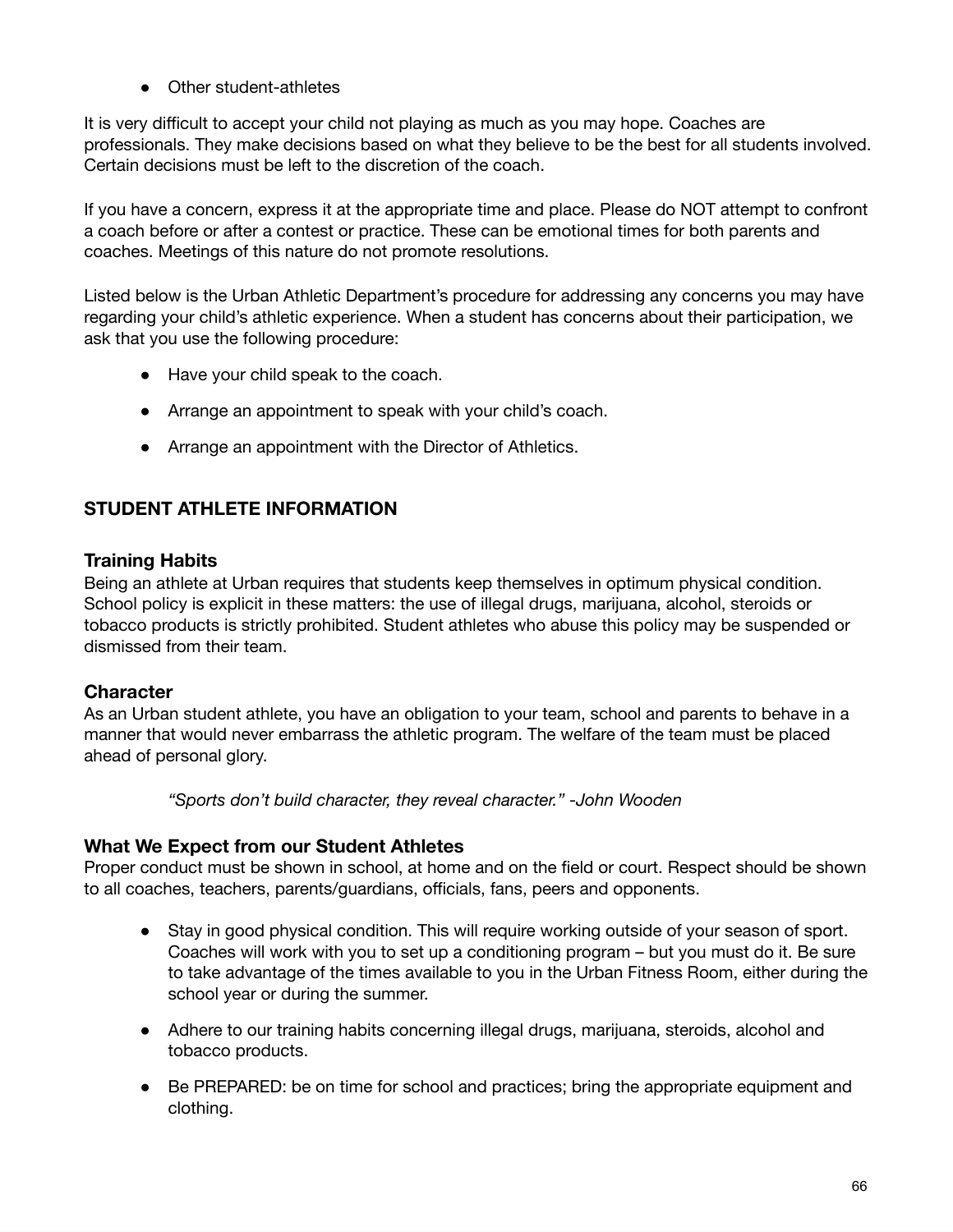- Don't waste time.
- Show good sportsmanship always.
- Be proud to be a member of the Urban Blues!
- Enthusiasm, hustle and encouragement from everyone are vital for team morale. We all have different problems that may arise during the day  $-$  you must put them aside when you come to a practice or a game.
- Report any injury to your coach no matter how slight. We will see that you get the proper medical attention.
- Support your fellow athletes.

If you will not be at practice or at school, contact your coach via Remind as soon as possible. Coaches plan practice with each player in mind, and your absence will change what the team will and will not be able to do. If you are well enough to be at school, you should attend practice. If you are injured and cannot practice, the following is expected:

- Stay with your coach and listen to what is being taught.
- No horsing around or disturbing the team. Be helpful!
- If you miss practice, injured or not, and have not notified your coach, we will assume that you're no longer willing to satisfy your commitment to the team.

#### **Philosophy of the Student Athlete**

We believe that a successful athletic program depends on the ability of each student athlete to live up to the following:

- Be respectful at all times
- Be a team player always
- Be on time: for class and practice
- Work to your potential in all academic classes
- Be enthusiastic, industrious, dependable, loyal, cooperative
- Be in the best possible condition, physically and mentally
- Keep emotions under control without losing enthusiasm
- Always work to improve never be satisfied with where you are in your development
- Strive to be the best that you are capable of being
- Never give negative criticism or blame teammates
- Never be selfish, jealous or egotistical
- Never waste time
- Adhere to all school rules
- Prepare for success.